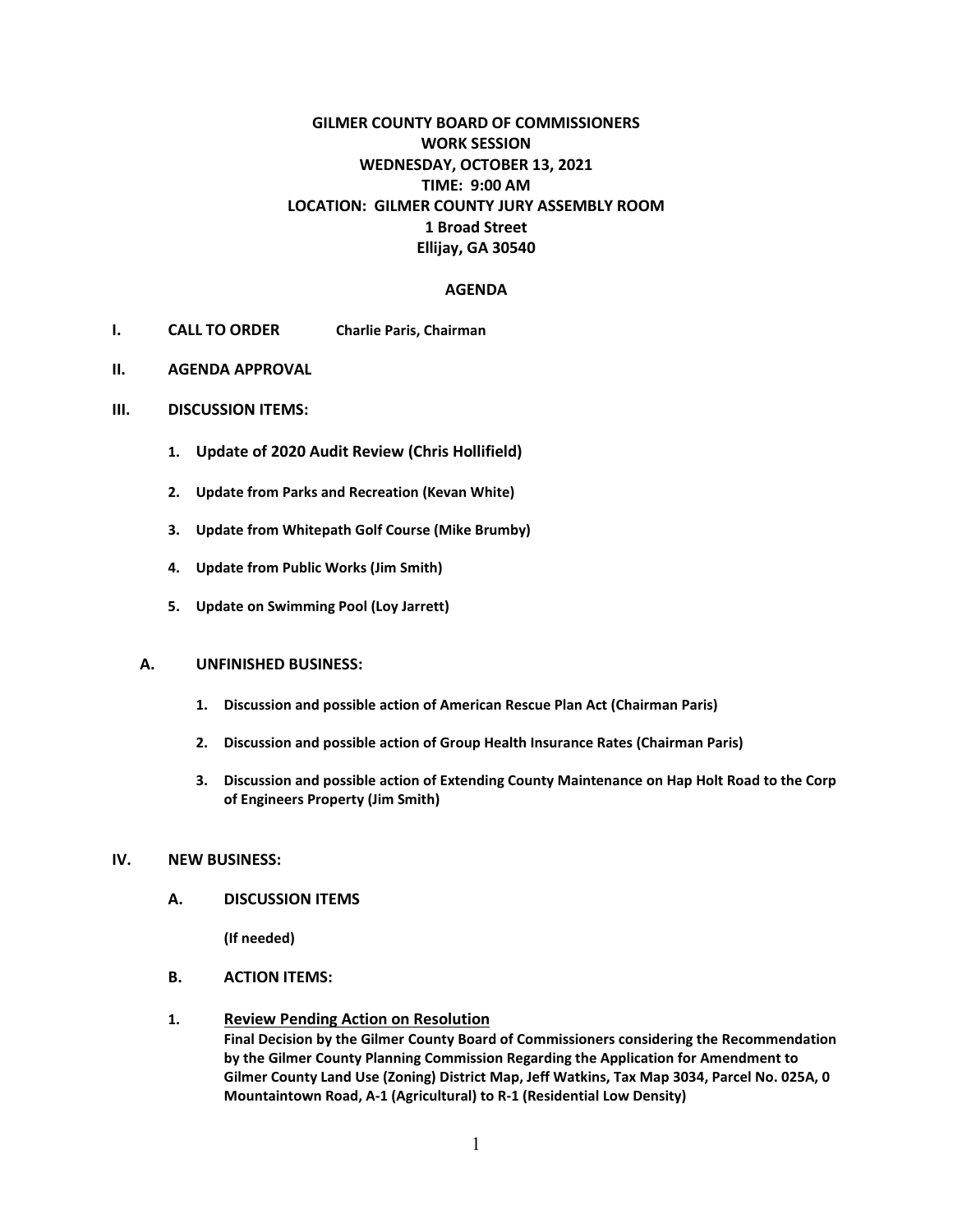## **2. Review Pending Action on Resolution**

**Final Decision by the Gilmer County Board of Commissioners considering the Recommendation by the Gilmer County Planning Commission Regarding the Application for Amendment to Gilmer County Land Use (Zoning) District Map, Melvin & Kim Land, Tax Map 3079, Parcel No. 042E, 72 Old Flat Branch Road, A-1 (Agricultural) to R-1 (Residential Low Density)**

## **3. Review Pending Action on Resolution**

**Final Decision by the Gilmer County Board of Commissioners considering the Recommendation by the Gilmer County Planning Commission Regarding the Application for Amendment to Gilmer County Land Use (Zoning) District Map, Brantley & Allison Milford, Tax Map 3070, Parcel No. 003A, 1939 John Call Road, A-1 (Agricultural) to A-1 (Agricultural w/Conditional Use)**

## **4. Review Pending Action on Resolution**

**Final Decision by the Gilmer County Board of Commissioners considering the Recommendation by the Gilmer County Planning Commission Regarding the Application for Amendment to Gilmer County Land Use (Zoning) District Map, Russell & Vera Williams Estate-% Ms. Alice Gentry, Tax Map 3082, Parcel No. 004, 85 Yukon Road, R-1 (Residential Low Density) to R-4 (Residential Multi-Family-Medium Density)**

## **5. Review Pending Action on Resolution**

**Final Decision by the Gilmer County Board of Commissioners considering the Recommendation by the Gilmer County Planning Commission Regarding the Application for Amendment to Gilmer County Land Use (Zoning) District Map, Russell & Vera Williams Estate-% Ms. Alice Gentry, Tax Map 3082, Parcel No. 005A, 0 Yukon Road, R-1 (Residential Low Density) to R-4 (Residential Multi-Family-Medium Density)**

## **6. Review Pending Action on Resolution**

**Final Decision by the Gilmer County Board of Commissioners considering the Recommendation by the Gilmer County Planning Commission Regarding the Application for Amendment to Gilmer County Land Use (Zoning) District Map, Marvin & Gale Patterson, Tax Map 3090, Parcel No. 008, 0 Boardtown Road, A-1 (Agricultural) to PI-1 (Public Institute)**

#### **V. CITIZENS WISHING TO SPEAK**

- **7. Review Pending Action on Resolution Resolution to adopt the 2021-2022 Annual Update of the Capital Improvements Element for Gilmer County and the Cities of Ellijay and East Ellijay (Chairman Paris)**
- **8. Review Pending Action on Resolution Discussion and possible action of potential Office needs and reconfiguration (Chairman Paris)**
- **9. Review Pending Action on Resolution Discussion and possible action of Georgia Power Easements (Chairman Paris)**

### **10. Review Pending Action on Resolution Discussion and possible action of appointment of a Human Resource Director (Chairman Paris)**